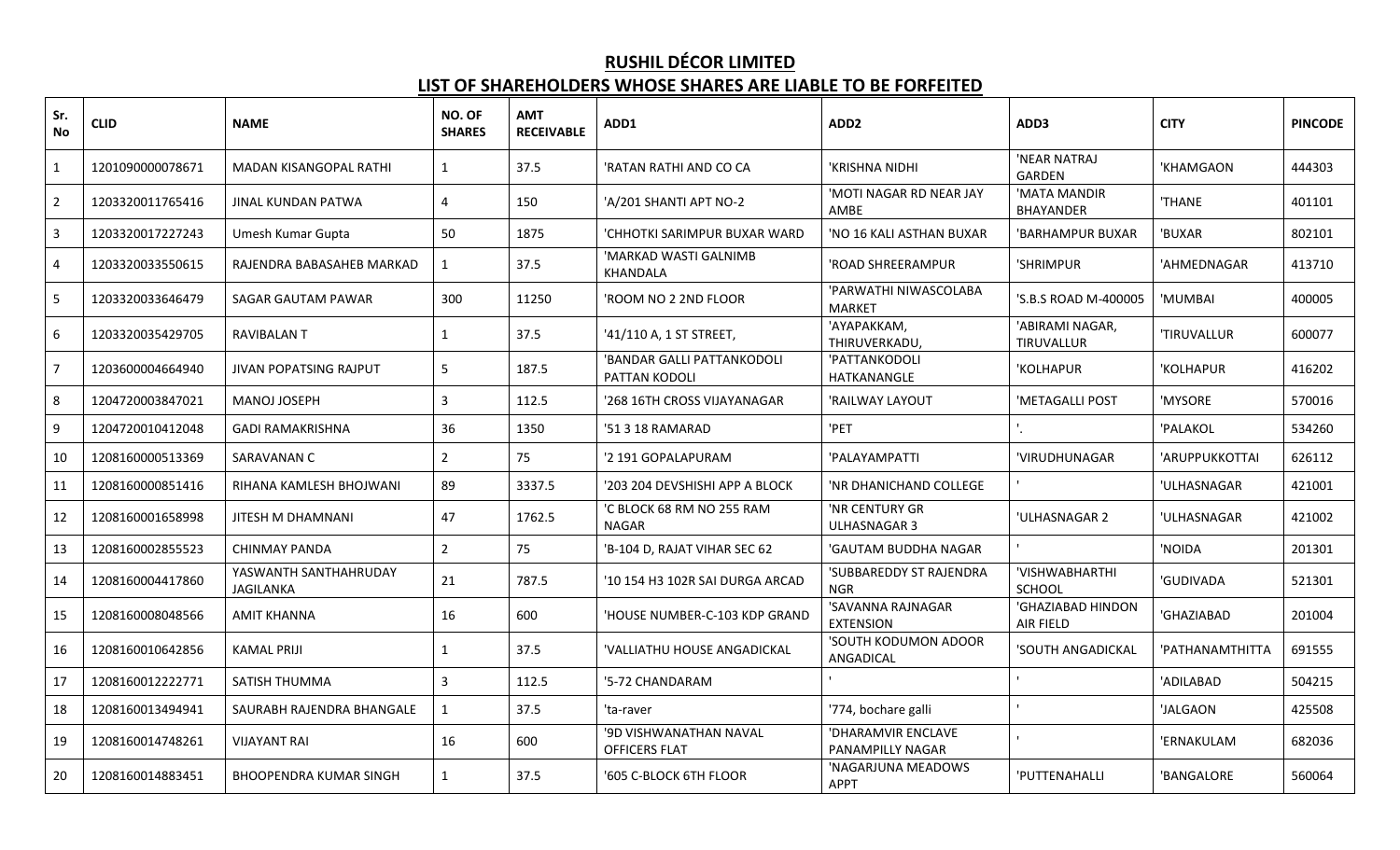# **RUSHIL DÉCOR LIMITED**

#### **LIST OF SHAREHOLDERS WHOSE SHARES ARE LIABLE TO BE FORFEITED**

| 21 | 1208160015393021 | SELVARAJ SACHITHANANTHAM                       | $\overline{3}$ | 112.5  | 'NO 2/147 MAIN ROAD                                           | 'VEDARANYAM TK                                  |                                           | 'NAGAPATTINAM                   | 614714 |
|----|------------------|------------------------------------------------|----------------|--------|---------------------------------------------------------------|-------------------------------------------------|-------------------------------------------|---------------------------------|--------|
| 22 | 1208160029543871 | PRANAV RATHI                                   | $\mathbf{1}$   | 37.5   | HOUSE NO 807                                                  | 'SECTOR-29                                      |                                           | 'NOIDA                          | 201301 |
| 23 | 1208160029800213 | SANDEEP ANAND                                  | 1              | 37.5   | '422 A Sector - 10                                            | 'A - Sector - 10 - Faridabad<br>Sector 7        |                                           | 'FARIDABAD                      | 121006 |
| 24 | 1208160033766331 | <b>BUSETTY GANGADARAPPA</b><br><b>NAGARAJ</b>  | $\mathbf{1}$   | 37.5   | '1542 CORPORATION COLONY<br><b>GOVINDARAJANAGAR 6TH CROSS</b> |                                                 |                                           | 'BENGALURU                      | 560079 |
| 25 | 1208250009279209 | AZHARUDDIN ASHRUF KUTTY                        | $\mathbf{1}$   | 37.5   | '38 MAUTANA CHAWL CHURCH                                      | 'PAKHADI ROAD NO 1 SAHAR                        | 'VILLAGE ANDHERI<br><b>EAST MUMBAI</b>    | 'MUMBAI                         | 400099 |
| 26 | IN30021417070714 | SANJAY SITARAM UTTEKAR                         | 25             | 937.5  | 'SHANKARWADI NR PANDYA HOTEL<br><b>NEAR</b>                   | 'SHASHTRI BRIDGE CHHANI<br><b>ROAD</b>          |                                           | 'BARODA GUJARAT                 | 390002 |
| 27 | IN30023910925135 | VEETUS M L                                     | 47             | 1762.5 | 'TONY COTTAGE                                                 | 'THULAMPARAMBU SOUTH                            | 'HARIPPAD<br>ALAPPUZHA                    | 'KERALA                         | 690514 |
| 28 | IN30023930017150 | SHRIPATHI O                                    | $\overline{2}$ | 75     | ODIYOOR HOUSE AND POST                                        | 'KANYANA                                        | 'BANTWAL TALUK D K                        | 'KARNATAKA                      | 574243 |
| 29 | IN30051317384989 | <b>GOPI NATH TALUKDAR</b>                      | 200            | 7500   | HOUSE NO 30 JANAPATH                                          | 'HATIGAON                                       | 'GUWAHATI                                 | 'ASSAM                          | 781038 |
| 30 | IN30051321811305 | CH KATAMRAJU                                   | 21             | 787.5  | PROFESSIONAL ACCESS                                           | 'EMBASY ICON LEVEL 4 5<br><b>INFANTARY ROAD</b> | 'SHIVAJI NAGAR                            | 'BANGALORE<br>KARNATAKA         | 560001 |
| 31 | IN30051384635469 | <b>ACHIN MITTAL</b>                            | 110            | 4125   | 'MAIN BAZAR MUSTAFABAD DISTT                                  | 'YAMUNANAGAR<br>YAMUNANAGAR                     |                                           | 'YAMUNANAGAR<br><b>HARYANA</b>  | 135001 |
| 32 | IN30154917854404 | <b>BHAGWANDAS SHRIKISHAN</b><br><b>MINIYAR</b> | 50             | 1875   | 'AF 101 SAKAMBARI HERITAGE                                    | 'RAMNAGAR                                       | 'NR GUPTA HOSPITAL                        | 'AKOLA<br><b>MAHARASHTRA</b>    | 444001 |
| 33 | IN30154955459037 | P M VYAS                                       | 15             | 562.5  | 'C/6/12 VAINKUTH PARK                                         |                                                 | 'NR CADILA BRIDGE<br><b>GHODASAR</b>      | 'AHMEDABAD                      | 380050 |
| 34 | IN30154962016872 | <b>ARUN CHOPRA</b>                             | 1              | 37.5   | '35 B BLOCK I LAJPAT                                          | 'NAGAR 2 LAJPAT NAGAR                           | 'SOUTH DELHI                              | 'DELHI                          | 110024 |
| 35 | IN30226913578888 | SUBHASHIS CHAKRAVERTY                          | 11             | 412.5  | 'FLAT 403 NCL KRISHNA APPT                                    | 'KRITHIKA LAYOUT PLOT 27                        | 'HYDERABAD ANDHRA<br>PRADESH              | 'INDIA                          | 500081 |
| 36 | IN30232411185421 | BHADRACHALAM PRANAVI                           | 71             | 2662.5 | 'D NO 26-37-10/2                                              | 'CHAITANYA NAGAR<br>GAJUWAKA                    | 'NEAR RAVINDRA<br><b>BHARATHI SCHOOL</b>  | 'VISAKHAPATNAM                  | 530026 |
| 37 | IN30267931569926 | LEELA BHANDARI                                 | $\overline{2}$ | 75     | '99                                                           | 'C R AVENUE 1ST FLOOR                           | 'OPP MEDICAL<br>COLLEGE                   | 'KOLKATA                        | 700073 |
| 38 | IN30284710151484 | <b>ABHISHEK SINHA</b>                          | $\mathbf{1}$   | 37.5   | 'CO- PARAS PRASAD GUPTA DRESSES                               | 'SHIVALAYA MKT OPP-<br>KULHARIYA                | 'COMPLEX ASHOK RAJ<br>PATH PATNA PATNA    | 'BIHAR                          | 800004 |
| 39 | IN30290248734238 | SHANTHI NANDAN PULAPAKA                        | 70             | 2625   | 'GAIL INDIA LTD PLOT NO 24                                    | 'SEC 16A                                        | 'NOIDA                                    | 'UTTAR PRADESH,<br><b>INDIA</b> | 201301 |
| 40 | 1201090001605909 | VISWANADHA PILLAI                              | 40             | 1000   | 'THEKKELETHU HOUSE                                            | 'NEERVILAKOM P O                                | 'CHENGANNUR                               | 'ALAPPUZHA                      | 689122 |
| 41 | 1208160008494239 | SHOEB SHAFIUDDIN SHAIKH                        | 10             | 250    | JAIN MANDIR ROAD TO                                           | 'PRATHAMIK SHALA                                | 'JAIN MANDIR VILL<br><b>GEVRAI TEHSIL</b> | 'GEVRAI                         | 431127 |